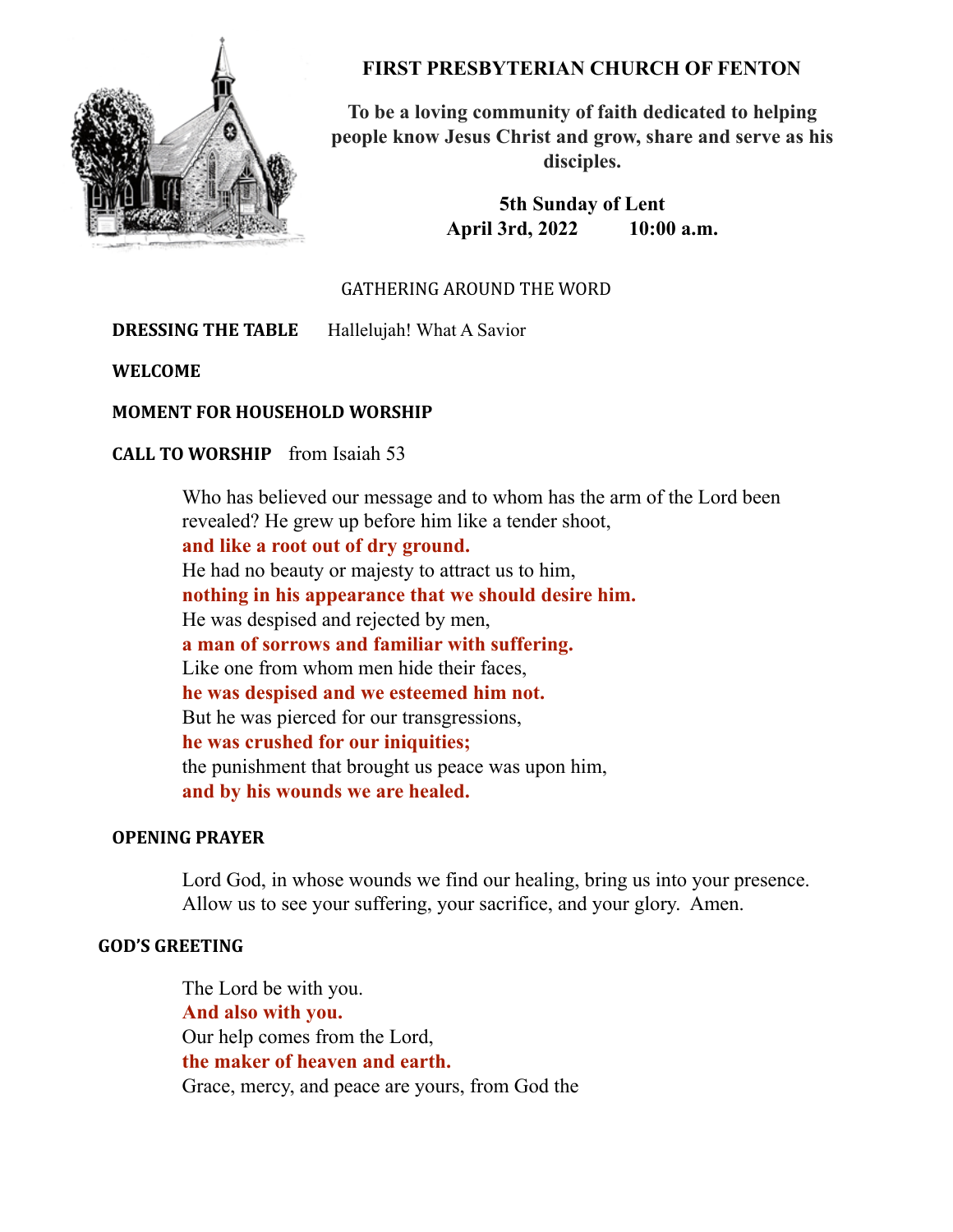Father Almighty, from the Lord Jesus Christ, and from the Holy Spirit. Amen.

### PROCLAIMING THE WORD

### **PRAYER FOR ILLUMINATION**

O Lord our God, your Word is a lamp to our feet and a light to our path. Give us grace to receive your truth in faith and love, that we may be obedient to your will and live always for your glory; through Jesus Christ our Savior. Amen

## **OLD TESTAMENT LESSON**: **Isaiah 52:13-53:12**

The Suffering Servant

| 13 See, my servant shall prosper;                         |
|-----------------------------------------------------------|
| he shall be exalted and lifted up,                        |
| and shall be very high.                                   |
| 14 Just as there were many who were astonished at him     |
| -so marred was his appearance, beyond human semblance,    |
| and his form beyond that of mortals-                      |
| 15 so he shall startle many nations;                      |
| kings shall shut their mouths because of him;             |
| for that which had not been told them they shall see,     |
| and that which they had not heard they shall contemplate. |
| <b>53</b> Who has believed what we have heard?            |
| And to whom has the arm of the Lord been revealed?        |
| 2 For he grew up before him like a young plant,           |
| and like a root out of dry ground;                        |
| he had no form or majesty that we should look at him,     |
| nothing in his appearance that we should desire him.      |
| 3 He was despised and rejected by others;                 |
| a man of suffering and acquainted with infirmity;         |
| and as one from whom others hide their faces              |
| he was despised, and we held him of no account.           |
| 4 Surely he has borne our infirmities                     |
| and carried our diseases;                                 |
| yet we accounted him stricken,                            |
| struck down by God, and afflicted.                        |
| <b>5</b> But he was wounded for our transgressions,       |
|                                                           |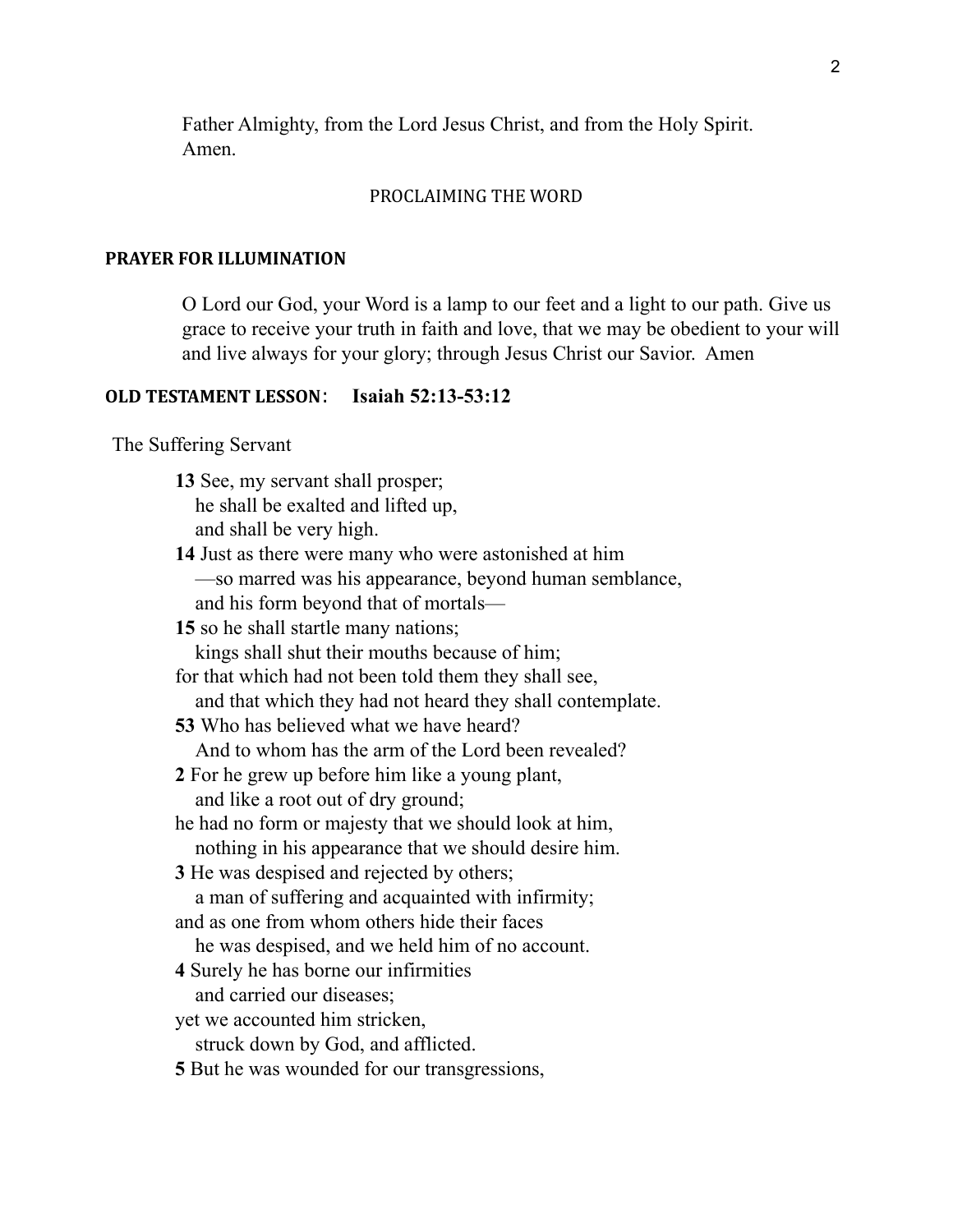crushed for our iniquities;

upon him was the punishment that made us whole, and by his bruises we are healed. **6** All we like sheep have gone astray; we have all turned to our own way, and the Lord has laid on him the iniquity of us all. **7** He was oppressed, and he was afflicted, yet he did not open his mouth; like a lamb that is led to the slaughter, and like a sheep that before it shearers is silent, so he did not open his mouth. **8** By a perversion of justice he was taken away. Who could have imagined his future? For he was cut off from the land of the living, stricken for the transgression of my people. **9** They made his grave with the wicked and his tomb with the rich, although he had done no violence, and there was no deceit in his mouth. **10** Yet it was the will of the Lord to crush him with pain. When you make his life an offering for sin, he shall see his offspring, and shall prolong his days; through him the will of the Lord shall prosper. **11** Out of his anguish he shall see light; he shall find satisfaction through his knowledge. The righteous one, my servant, shall make many righteous, and he shall bear their iniquities. **12** Therefore I will allot him a portion with the great, and he shall divide the spoil with the strong; because he poured out himself to death, and was numbered with the transgressors; yet he bore the sin of many, and made intercession for the transgressors. **NARRATION** "Surely He Has Borne Our Griefs" Dr. Glenn Carter

**HYMN** The Power of the Cross

**NEW TESTAMENT LESSON:** 2 Corinthians 5:16-21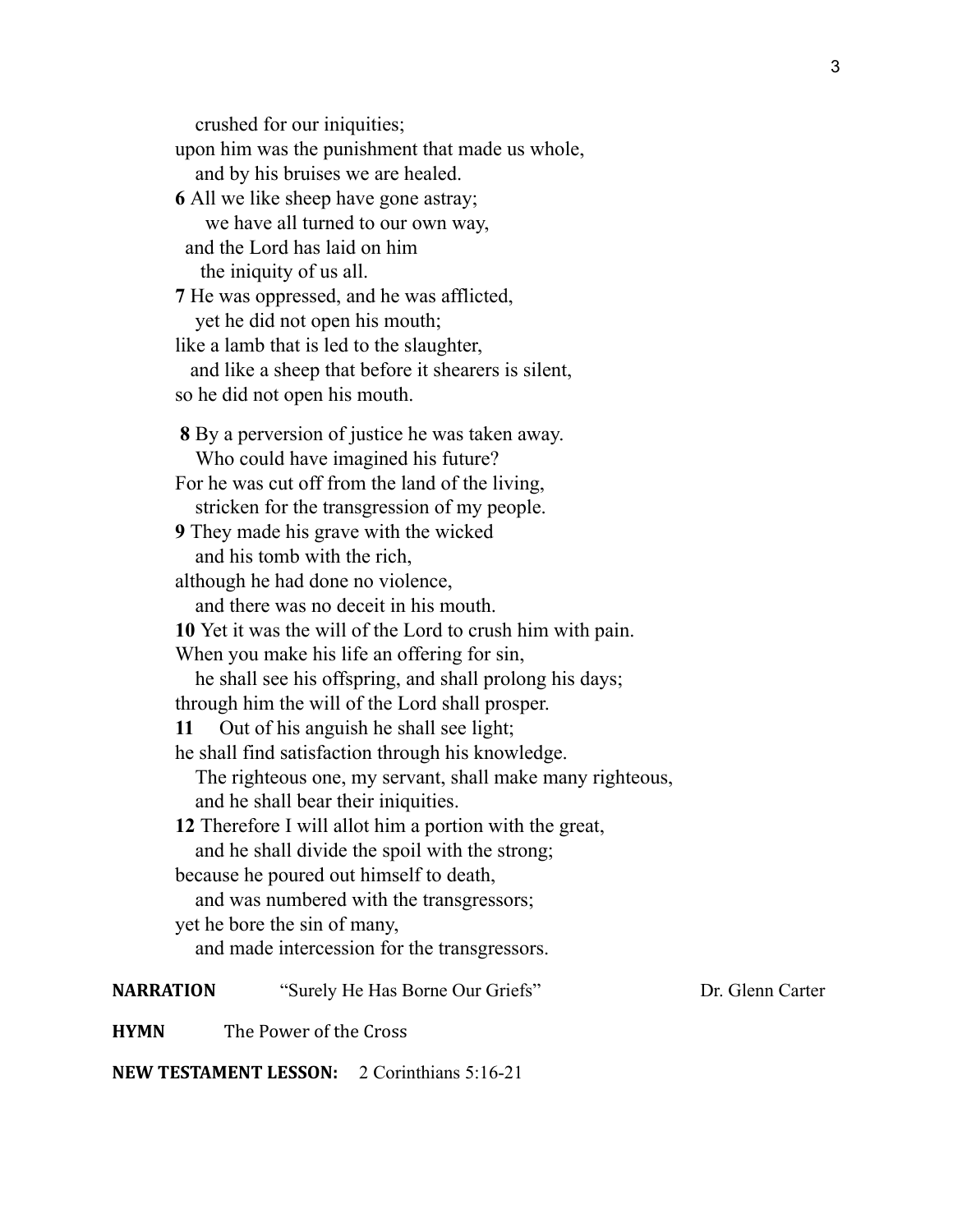**16** From now on, therefore, we regard no one from a human point of view; even though we once knew Christ from a human point of view, we know him no longer in that way. **17** So if anyone is in Christ, there is a new creation: everything old has passed away; see, everything has become new! **18** All this is from God, who reconciled us to himself through Christ, and has given us the ministry of reconciliation; **19** that is, in Christ God was reconciling the world to himself, not counting their trespasses against them, and entrusting the message of reconciliation to us. **20** So we are ambassadors for Christ, since God is making his appeal through us; we entreat you on behalf of Christ, be reconciled to God. **21** For our sake he made him to be sin who knew no sin, so that in him we might become the righteousness of God.

**SERMON** Man of Sorrows

### RESPONDING TO THE WORD

#### **A MOMENT FOR REFLECTION**

What does it mean to say that Jesus suffered for you?

What does it mean to you that Jesus died as an atoning sacrifice?

**ANTHEM "Pray with Me at Gethsemane" Dr. Ray Shuster** 

#### **OFFERING**

Let us return to God the offerings of our life and the gifts of the earth. For the earth is the Lord's and all that is in it, the world, and those who live in it.

*(If you would like a written prayer request included in our prayers today, please indicate that and an usher will collect them) (Financial Offerings can be placed in dropbox located in the New Narthex)*

### **PRAYER OF DEDICATION**

Blessed are you, God of all creation; through your goodness we have these gifts to share. Accept and use our offerings for your glory and for the service of your kingdom. Amen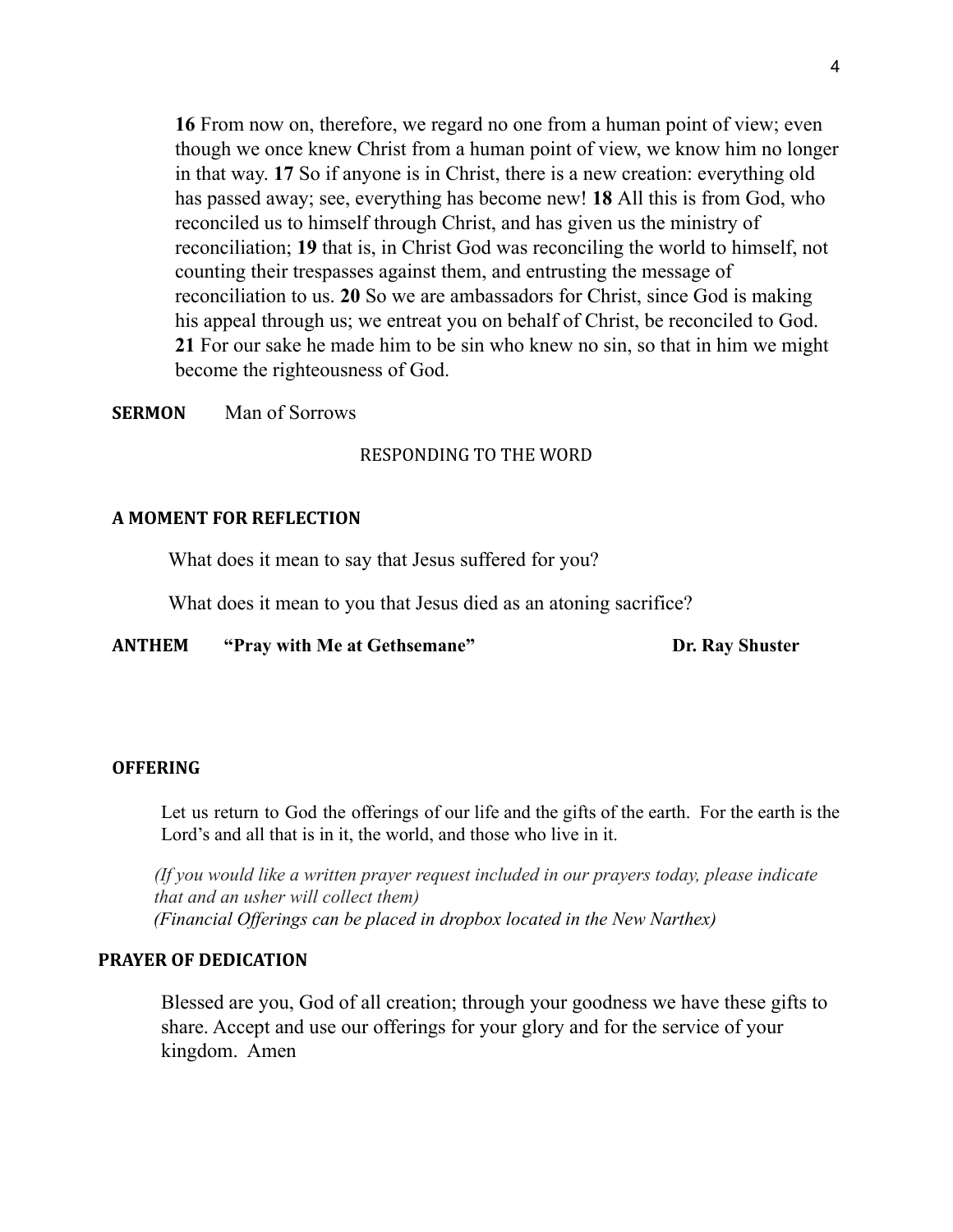#### **DOXOLOGY**

*Praise God, from whom all blessings flow; Praise God, all creatures here below; Praise God above, ye heavenly host; Praise Father, Son, and Holy Ghost. Amen.*

#### **INVITATION TO THE TABLE**

Friends, this is the joyful feast of the people of God! They will come from east and west, and from north and south, and sit at table in the kingdom of God. According to Luke, when our risen Lord was at table with his disciples, he took the bread, and blessed and broke it, and gave it to them. Then their eyes were opened and they recognized him. This is the Lord's table. Our Savior invites those who trust him to share the feast which he has prepared.

### **PRAYERS OF THE PEOPLE**

Gracious God, pour out your Holy Spirit upon us and upon these your gifts of bread and wine, that the bread we break and the cup we bless may be the communion of the body and blood of Christ. By your Spirit make us one with Christ, that we may be one with all who share this feast, united in ministry in every place. As this bread is Christ's body for us, send us out to be the body of Christ in the world.

In union with your church in heaven and on earth, we pray, O God, that you will fulfill your eternal purpose in us and in all the world. Keep us faithful in your service until Christ comes in final victory, and we shall feast with all your saints in the joy of your eternal realm. Through Christ, with Christ, in Christ, in the unity of the Holy Spirit, all glory and honor are yours, almighty Father, now and forever. Amen.

#### **LORD'S PRAYER**

*Our Father, who art in heaven, hallowed be thy name, thy kingdom come, thy will be done, on earth as it is in heaven.*

*Give us this day our daily bread; and forgive us our debts as we forgive our debtors; and lead us not into temptation, but deliver us from evil.*

*For thine is the kingdom, and the power, and the glory, forever. Amen.*

#### **CALL TO CONFESSION:**

The proof of God's amazing love is this: While we were sinners Christ died for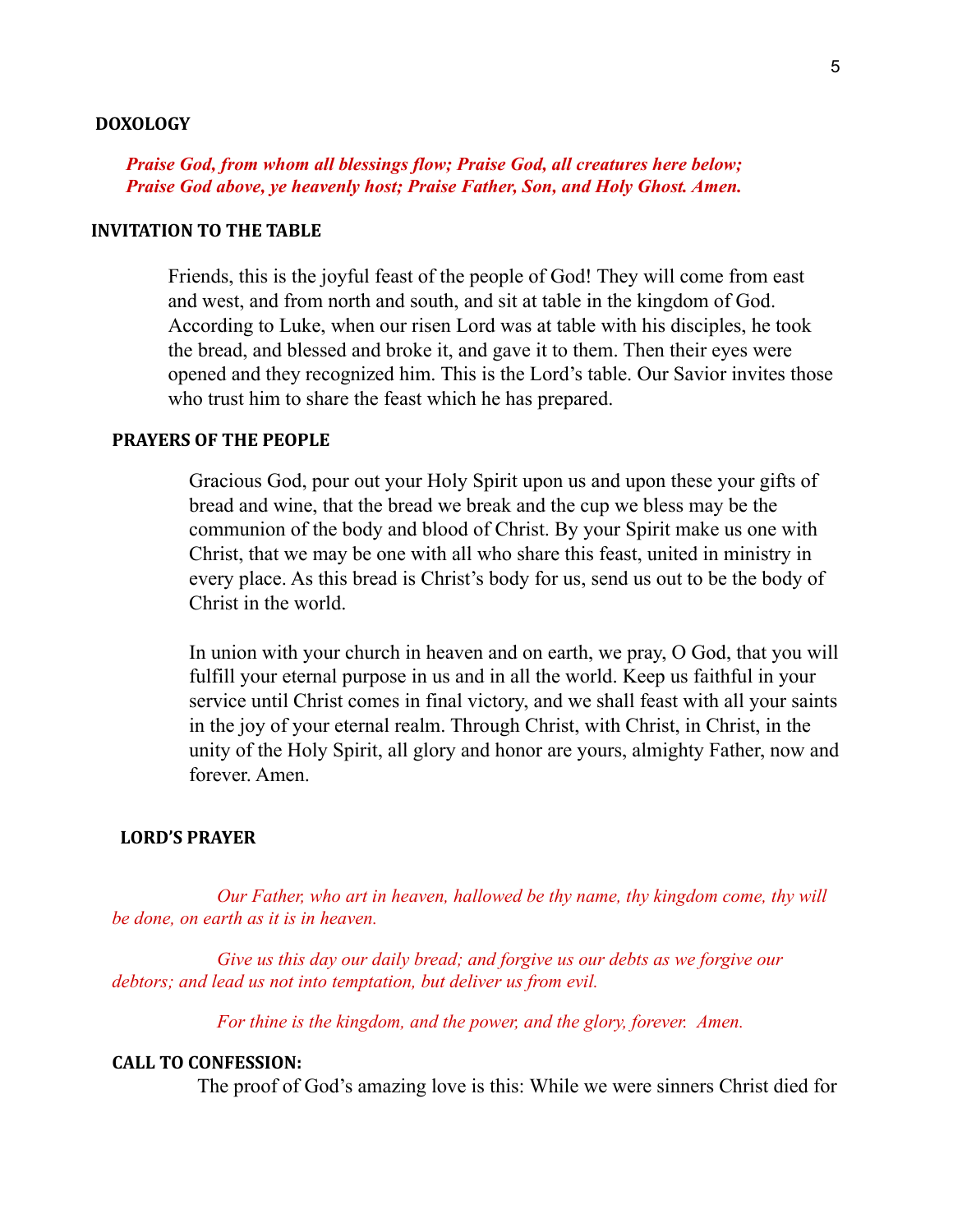us. Because we have faith in him, we dare to approach God with confidence. In faith and penitence, let us confess our sin before God and one another.

### **PRAYER OF CONFESSION**

The days are surely coming, says the Lord, when I will make a new covenant with the house of Israel and the house of Judah. It will not be like the covenant that I made with their ancestors when I took them by the hand to bring them out of the land of Egypt—a covenant that they broke, though I was their husband, says the Lord.

#### **We have broken covenant with our Maker, Lord and Friend.**

But this is the covenant that I will make with the house of Israel after those days, says the Lord: I will put my law within them, and I will write it on their hearts; and I will be their God, and they shall be my people.

## **Purify us with hyssop. Make our hearts clean so that your law might be written therein.**

No longer shall they teach one another, or say to each other, "Know the Lord," for they shall all know me, from the least of them to the greatest, says the Lord; for I will forgive their iniquity, and remember their sin no more.

**Let us rejoice in the words of our Redeemer. Turning from a distance land, we see our Father running to gather us in.**

#### **DECLARATION OF PARDON:**

It is no longer we who live, but it is Christ who lives in us. And the life we now live in the flesh, we live by faith in the Son of God, who loves us and gave himself for us, prays for us and reigns in heaven for us. Alleluia!

#### **COMMUNION**

The Lord be with you. **And also with you.** Lift up your hearts. **We lift them to the Lord.** Let us give thanks to the Lord our God. **It is right to give our thanks and praise.**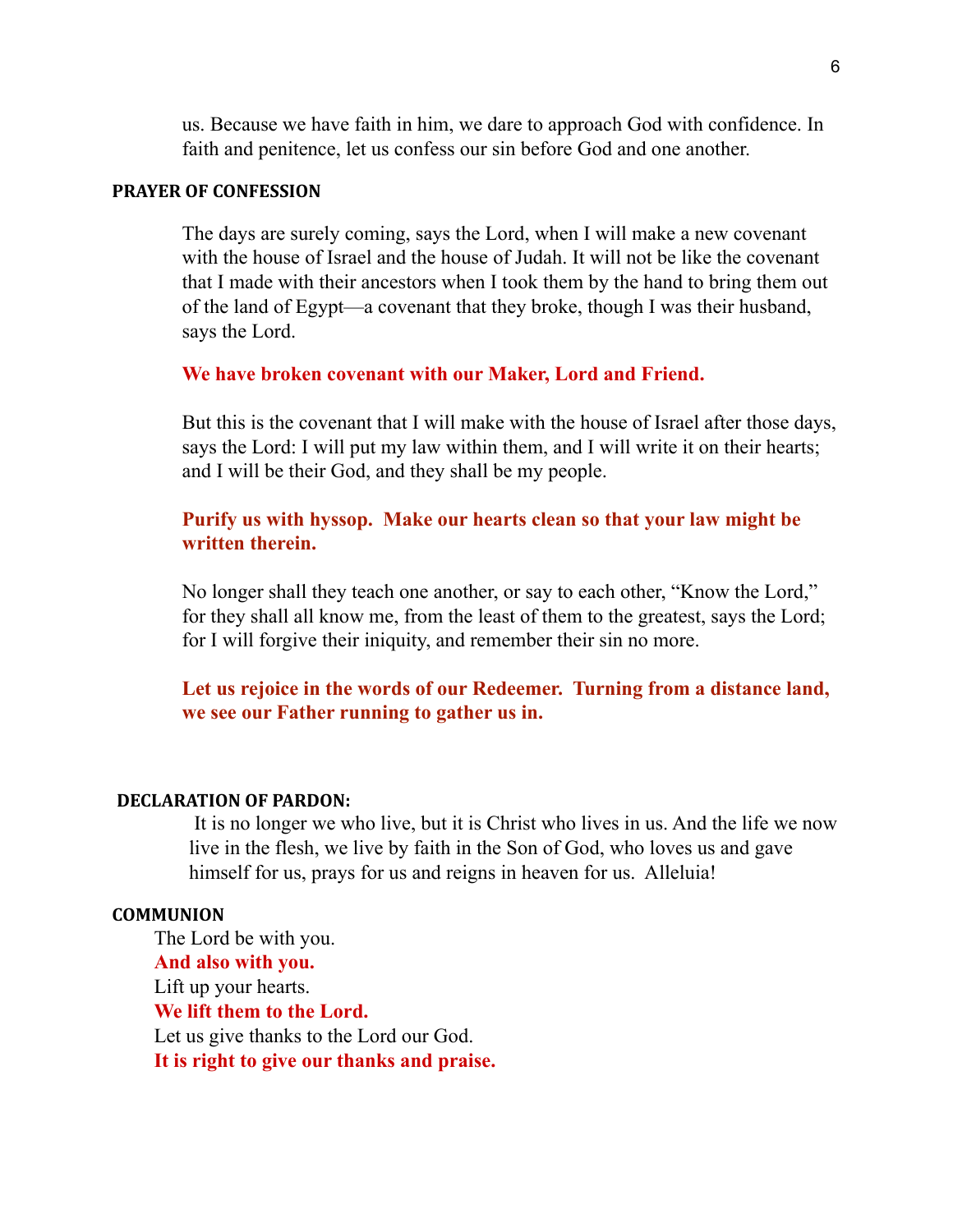It is truly right and our greatest joy to give you thanks and praise, O Lord our God, creator and ruler of the universe. In your wisdom, you made all things and sustain them by your power. You formed us in your image, setting us in this world to love and to serve you, and to live in peace with your whole creation. When we rebelled against you refusing to trust and obey you, you did not reject us, but still claimed us as your own. You sent prophets to call us back to your way.

Then in the fullness of time, out of your great love for the world, you sent your only Son to be one of us, to redeem us and heal our brokenness. Therefore we praise you, joining our voices with choirs of angels, with prophets, apostles, and martyrs, and with all the faithful of every time and place, who forever sing to the glory of your name.

You are holy, O God of majesty, and blessed is Jesus Christ, your Son, our Lord. In Jesus, born of Mary, your Word became flesh and dwelt among us, full of grace and truth. He lived as one of us, knowing joy and sorrow. He healed the sick, fed the hungry, opened blind eyes, broke bread with outcasts and sinners, and proclaimed the good news of your kingdom to the poor and needy. Dying on the cross, he gave himself for the life of the world. Rising from the grave, he won for us victory over death. Seated at your right hand, he leads us to eternal life. We praise you that Christ now reigns with you in glory, and will come again to make all things new. Remembering your gracious acts in Jesus Christ, we take from your creation this bread and this wine and joyfully celebrate his dying and rising, as we await the day of his coming. With thanksgiving, we offer our very selves to you to be a living and holy sacrifice, dedicated to your service. Great is the mystery of faith: **Christ has died,**

**Christ is risen, Christ will come again.**

### **WORDS OF INSTITUTION**

The Lord Jesus, on the night of his arrest, took bread, and after giving thanks to God, he broke it, and gave it to his disciples, saying: Take, eat. This is my body, given for you. Do this in remembrance of me. The minister lifts the cup, saying: In the same way he took the cup, saying: This cup is the new covenant sealed in my blood, shed for you for the forgiveness of sins. Whenever you drink it, do this in remembrance of me. Every time you eat this bread and drink this cup, you proclaim the saving death of the risen Lord, until he comes.

Jesus said: I am the bread of life. Whoever comes to me will never be hungry, and whoever believes in me will never be thirsty.

#### **Communion Prayer:**

Eternal God, you have graciously accepted us as living members of your Son our Savior Jesus Christ, and you have fed us with spiritual food in the Sacrament of his body and